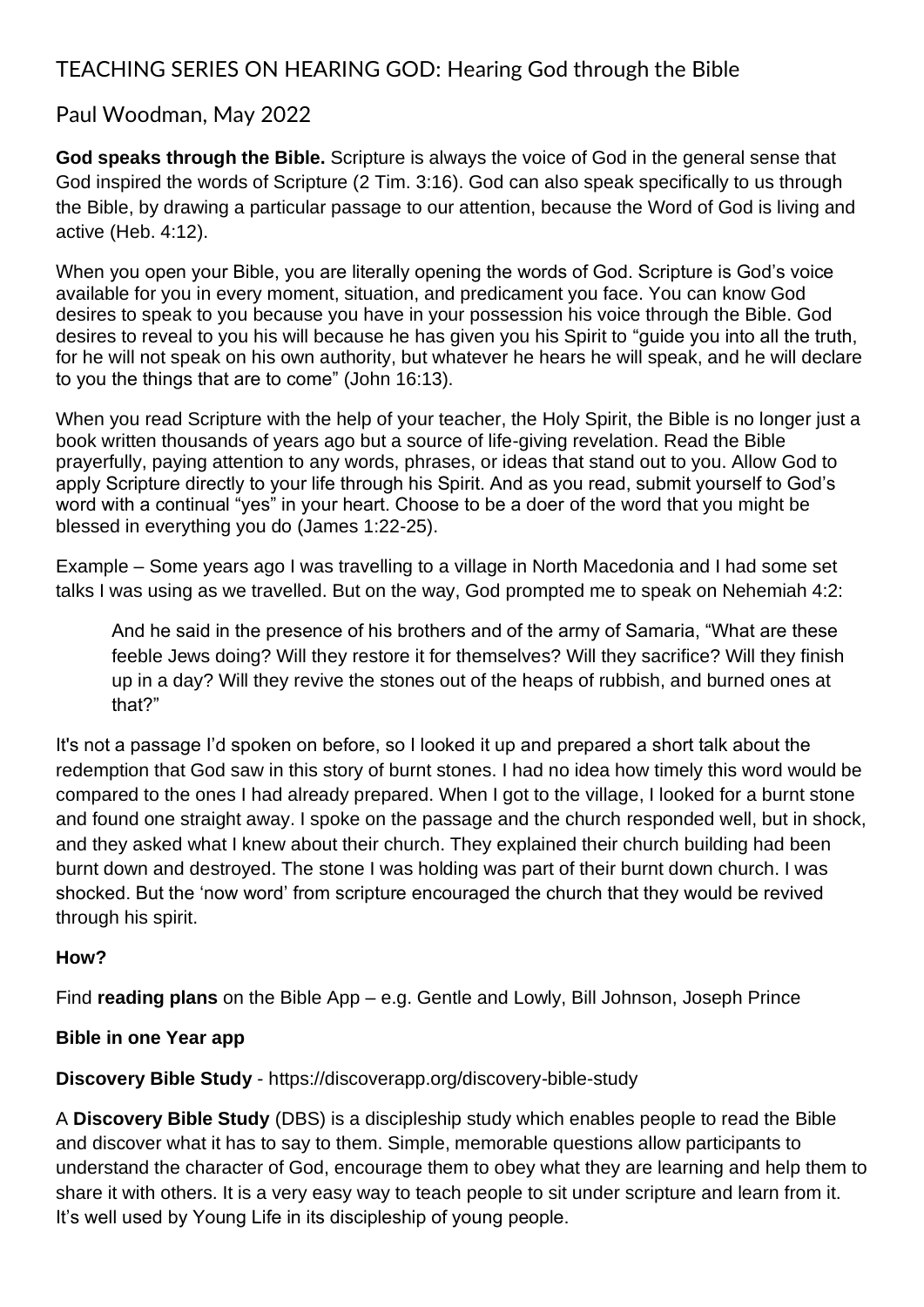### **Reading beyond the more accessible books**

We find it easier to read the gospel accounts, Acts and the New Testament letters, some more than others. But, the voices of the different books bring a fuller understanding of the word of God. The Historical books, Wisdom books, Prophets and Pentateuch all bring perspective on the heart and nature of God. This past year, with the youth we have studied the Psalms and Job and learnt from what they taught about prayer and suffering. Further study – The Bible Jesus read by Yancey: [https://www.goodreads.com/book/show/435307.The\\_Bible\\_Jesus\\_Read](https://www.goodreads.com/book/show/435307.The_Bible_Jesus_Read)

J.I. Packer said, 'Psalms teach us how to worship; Proverbs, how to behave; Job, how to suffer; Song of Solomon, how to love; Ecclesiastes, how to live'.

Bema Podcast can also help us understand the meaning of scripture from an eastern and Jewish perspective. https://www.bemadiscipleship.com

### **Patricia King – Glory School (Word of God)**

Thy word is a lamp unto my feet and a light unto my path —Psalm 119:105

All spiritual experience must be rooted and grounded on the foundation and the plumbline of the Word of God. We are to be lovers of His Word and those who will cleave to it.

Attributes of the Word of God:

- Eternal in the heavens —Matthew 24:35
- $\bullet$  Is truth —John 17:17
- Shall not return void —Isaiah 55:11 (NKJV)
- Frames the will of God —Hebrews 11:3 (NKJV)
- Dispatches angels —Psalm 103:20
- Brings light into darkness —Psalm 119:130
- Is a lamp to our feet and a light to our path —Psalm 119:105
- Secures blessings —Ephesians 1:3; 2 Peter 1:2-4
- The Word is seed —Mark  $4^{[1]}_{\text{SEP}}$  10
- Weapon of warfare —2 Corinthians 10:3-5; Ephesians 6 11
- Pulls down mindsets -2 Corinthians 10:3-5
- Creates Romans  $4:17^{[1]}_{\text{SEP}}13$
- Sanctifies John 17:17[17]
- Strengthens the spirit maniform
- $\bullet$  Ensures answers to prayer  $\mathbb{E}$
- Separates soul from spirit —Ephesians 3:16; John 15:7; Hebrews 4:12

NOTES: Faith comes from hearing the rhema word of God

Logos is the written word and rhema is the quickened word of God. Jesus is called the logos and the HS is called the rhema, so biblically they are both the living eternal word of God.

**We find the quickened rhema word hidden in the logos word and this produces faith**. Every experience of God lines up with the counsel of God in his word and there are layers of revelation inside every scripture. It is a spiritual, rather than academic, book – we must always look for what the Spirit is saying.

In the Hebrew mindset words have 'substance' e.g. a name decrees something over a child and determines its substance. **Words have spirit, power and substance**. Speaking words over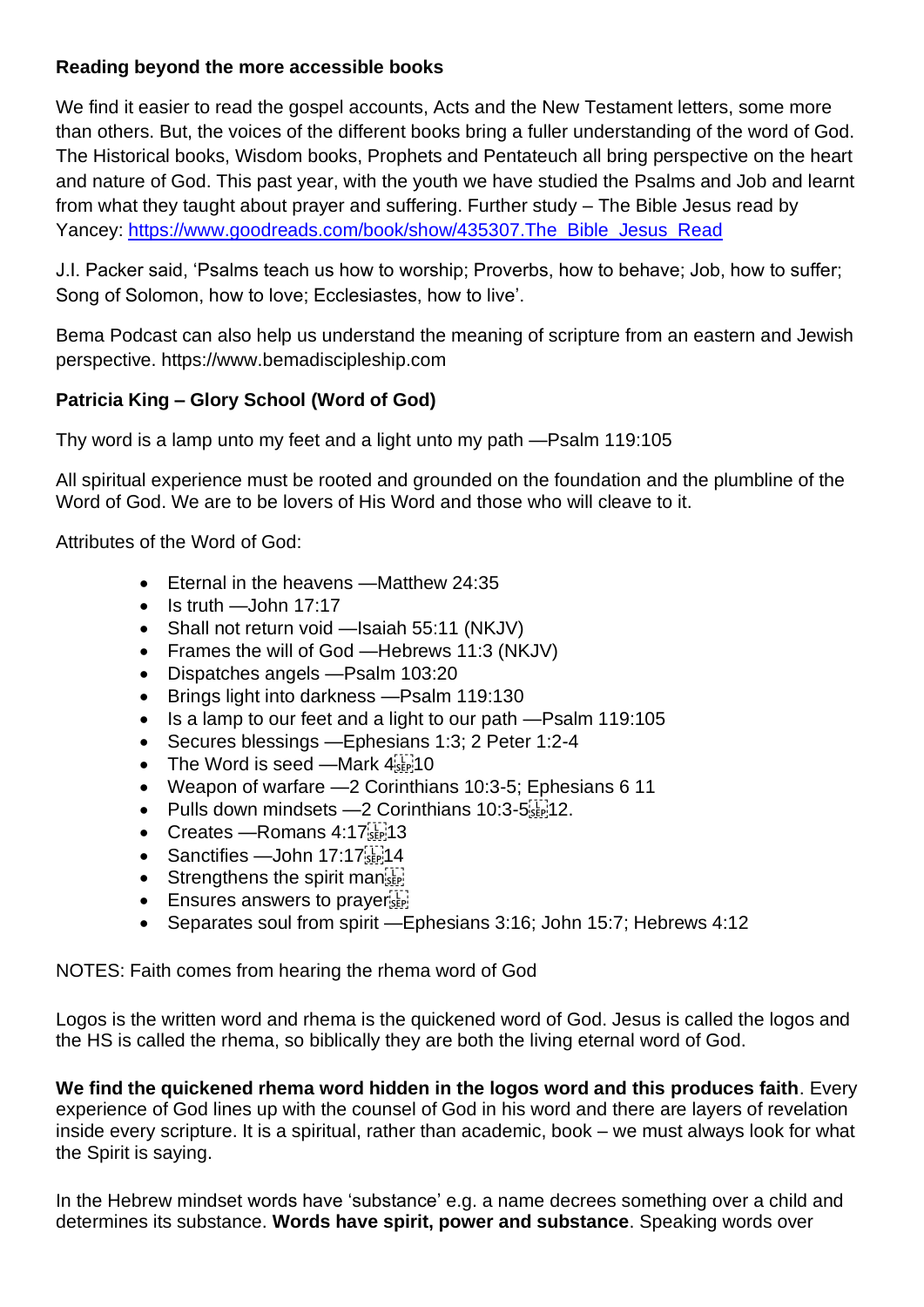someone can bring life or death. **We set the course of our lives by what we speak; words aren't only print and concept they are substance and life.** The word can launch us into encountering and experiencing God.

Eg. 'I love you with an everlasting love' has substance and it's ours so we can declare it over ourselves and recreate the atmosphere of it. God interjects our decree with his presence and fills our declaration with the substance of his words. We are to love and cleave to God's words. His promises are powerful substance to us and can be taken hold of.

The Spirit leads us into Truth as we believe and stand on God's word. It doesn't return empty but accomplishes everything of its substance; the word sent on its mission until completion. Healing words proclaimed go on a mission, sent into a body to bring healing in the natural. **Decrees and declarations are powerful, going forth and accomplishing substance reality.** The word frames the will of God and provides a framework to step into.

Eg. Marriage prep – draw a house, rooms, walls, foundations etc and write the agreed words for their house. What covering do they want over their home? Find God's words over their house and decree them building a framework for their future lives together.

Build frameworks in the Spirit that will become the manifest reality. Send the words out ahead so that when you step into them, you step into glory – like a wineskin built for the wine! Hebrews 11:3

**Sowing words into situations is sowing seed that will produce a harvest,** Mark 4, and if we've sown we will reap and **the measure we've used determines our harvest**. The sower sows the word into situations including our bank accounts! Household salvations come through sowing words of salvation into our families. Sow God's words into your home – **recover your seed and sow it into your situations.** 

Sow God's words into battle situations to bring about the victory. These times are uncomfortable – but we win! 2 Corinth10:3-5; Eph 6. God's word is a powerful weapon and we do not need to fear because his word tells us we are free from terror. We need a victory mentality because Jesus has stripped the enemy of his power.

God's word secures blessing because every blessing is ours in Jesus and he took all curses! Blessings have substance, by faith Eph 1:3; 2 Peter1:2-4.

**The word of God creates, seeing things that are not as if they are and calling them into existence.** Call forth what you see Romans 4:17, speak out heaven's downloads, get agreement on it and move forward. Things grow quickly in the glory!

Qs:

- What is our favourite Bible story and why? Read it and see what it teaches us about God? What does He want us to know from this story today?
- What habits do you have to make the most of regular reading of the Bible?
- When was the last time you studied some of the Old Testament books?
- Try praying scripture, prophesying scripture into situations declaring the word of God into situations. Share testimony of when this happens.
- Take a look at the quotes about the Bible below and highlight the ones that encourage you the most.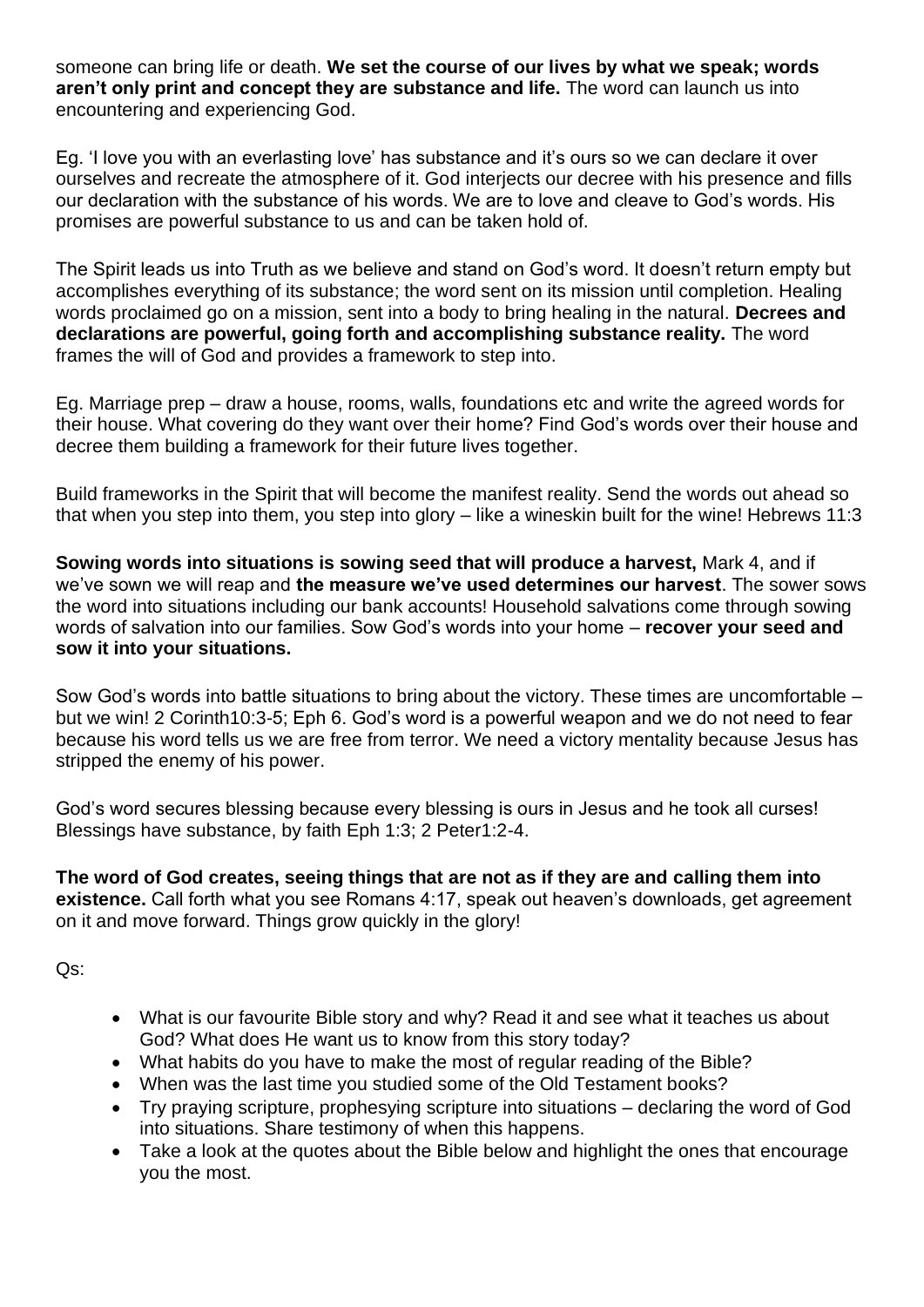Crosswalk put 25 quotes from a variety of influential Christians with their thoughts on the Bible.

Enjoy these many different thoughts on the importance, relevance, and truth of Scripture!

- 1."Nobody ever outgrows Scripture; the book widens and deepens with our years." -Charles Spurgeon
- 2."We are the Bibles the world is reading; we are the creeds the world is needing; we are the sermons the world is heeding." -Billy Graham
- 3."We modern people think of miracles as the suspension of the natural order, but Jesus meant them to be the restoration of the natural order. The Bible tells us that God did not originally make the world to have disease, hunger, and death in it. Jesus has come to redeem where it is wrong and heal the world where it is broken. His miracles are not just proofs that he has power but also wonderful foretastes of what he is going to do with that power. Jesus' miracles are not just a challenge to our minds, but a promise to our hearts, that the world we all want is coming." -Timothy J. Keller
- 4."It is mind-boggling to me that the Almighty power created everything I see; the Bible says that God created the entire universe just so he could create this galaxy just so he could create Earth so he could create human beings so he could create a family." -Rick Warren
- 5."He does have surprising, secret purposes. I open a Bible, and His plans, startling, lie there barefaced. It's hard to believe it, when I read it, and I have to come back to it many times, feel long across those words, make sure they are real. His love letter forever silences any doubts: "His secret purpose framed from the very beginning [is] to bring us to our full glory" [\(1 Corinthians 2:7](http://www.biblestudytools.com/search/?t=niv&q=1co+2:7) NEB)." -Ann Voskamp
- 6."When the world beats you down, open up your Bible." -Lysa TerKeurst
- 7."The Word of God I think of as a straight edge, which shows up our own crookedness. We can't really tell how crooked our thinking is until we line it up with the straight edge of Scripture." -Elisabeth Elliot
- 8."Unless we form the habit of going to the Bible in bright moments as well as in trouble, we cannot fully respond to its consolations because we lack equilibrium between light and darkness." -Helen Keller
- 9."The Bible is the cradle wherein Christ is laid." -Martin Luther
- 10."What I see in the Bible, especially in the book of Psalms, which is a book of gratitude for the created world, is a recognition that all good things on Earth are God's, every good gift is from above. They are good if we recognize where they came from and if we treat them the way the Designer intended them to be treated." -Philip Yancey
- 11."The Bible is the book of my life. It's the book I live with, the book I live by, the book I want to die by." -N. T. Wright
- 12."I've read the last page of the Bible, it's all going to turn out alright." -Billy Graham
- 13."Put your nose into the Bible everyday. It is your spiritual food. And then share it. Make a vow not to be a lukewarm Christian." -Kirk Cameron
- 14."The Word of God well understood and religiously obeyed is the shortest route to spiritual perfection. And we must not select a few favorite passages to the exclusion of others. Nothing less than a whole Bible can make a whole Christian." -A.W. Tozer
- 15."The Bible is very easy to understand. But we Christians are a bunch of scheming swindlers. We pretend to be unable to understand it because we know very well that the minute we understand, we are obliged to act accordingly." -Søren Kierkegaard
- 16."The Holy Scriptures are our letters from home." -Augustine of Hippo
- 17."We go from Malachi to Matthew in one page of our scriptures, but that one piece of paper that separates the Old Testament from the New Testament represents 400 years of history - 400 years where there wasn't a prophet, 400 years where God's voice wasn't heard. And that silence was broken with the cry of a baby on Christmas night." -Louie **Giglio**
- 18."Don't fall into the trap of studying the Bible without doing what it says." -Francis Chan
- 19."So great is my veneration for the Bible, that the earlier my children begin to read it the more confident will be my hopes that they will prove useful citizens to their country and respectable members of society." -John Quincy Adams